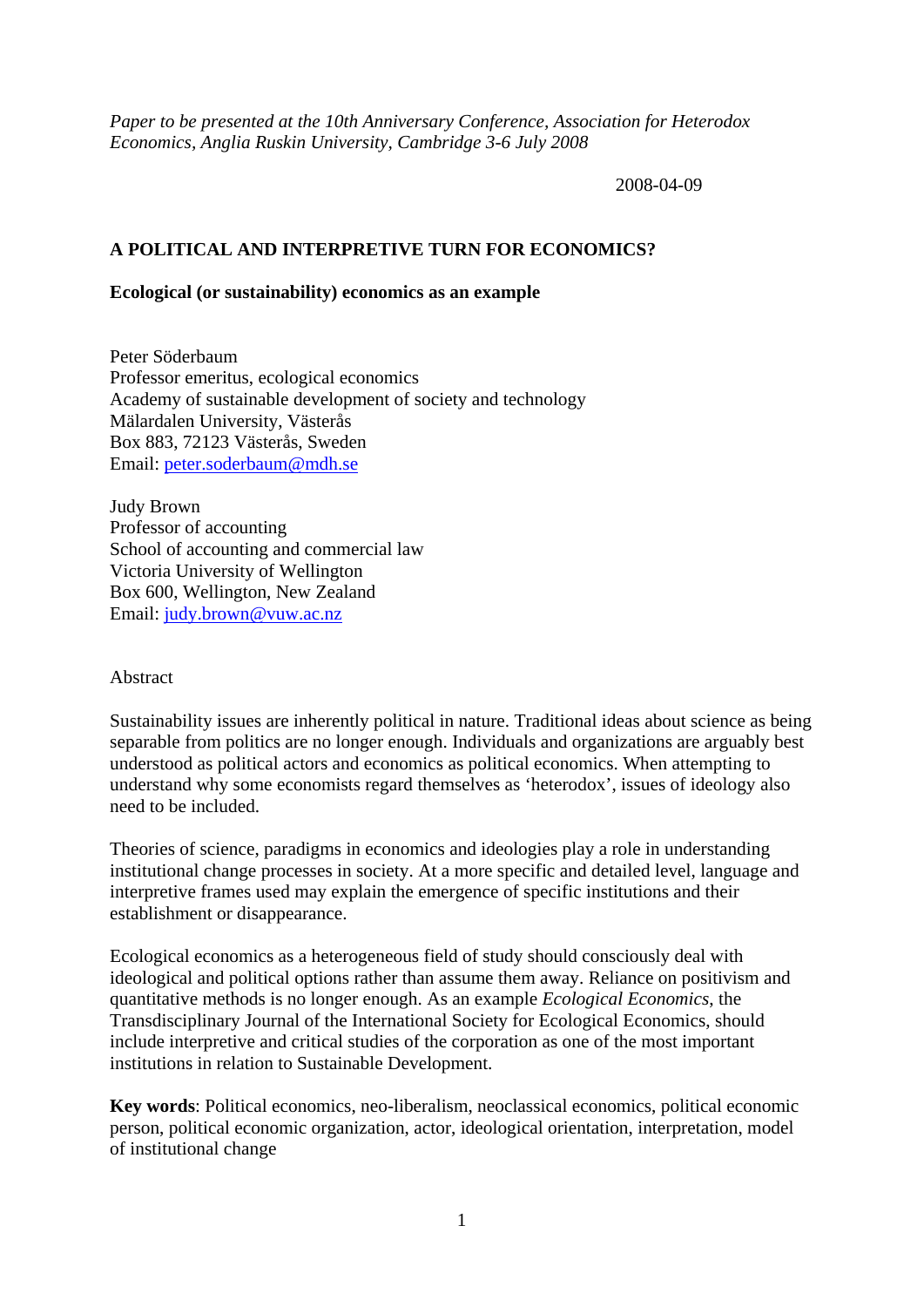## **Introduction**

Heterodox economics is a label used for a number of schools of thought that are critical of mainstream neoclassical economics and that claim to offer alternatives in some respects. These include, inter alia, socio-economics, feminist economics, ecological economics, Green economics, institutional economics, Post-Keynesian economics and French regulation theory. Some refer to political economics as a separate school, others to inter- and trans-disciplinary thinking as an important element of heterodox economics. Actors connected with the main churches, such as Buddhism, Catholicism, Islamism sometimes offer their own ideas about relationships between ethics and economics. There are many associations and many journals connected with the above mentioned currents. Books are written attempting to bring some order in a highly diversified landscape.

How should all this be understood? Is the existence of a large number of more or less elaborated alternatives to mainstream economics a natural phenomenon and perhaps a sign of workable competition and pluralism in a positive sense? Or, is this diversity of perspectives a sign of weakness and something to worry about?

Neoclassical economics is part of a positivistic idea of science where science can be separated from politics and where value-neutrality is possible and desirable. It is furthermore believed that there can be only one true, theoretical perspective at a time in each discipline and that this perspective is useful for different purposes. In what follows, we will argue that both these sets of beliefs are highly questionable. There is no such thing as a value-neutral social science and a conceptual framework useful for one set of purposes need not be useful for a different set of purposes. As an example, we suggest that relying exclusively on neoclassical environmental economics in relation to present sustainability challenges would probably not be a wise strategy.

Each group of heterodox economists has some ideas to offer but at issue is if there can be too much heterogeneity. Should we aim at a consensus among heterodox economists with the purpose of strengthening our power position in relation to mainstream neoclassical economics? Or, would such a consensus only impoverish economics as a discipline? A first step is to look for elements that are common to different schools of thought and also for distinguishing features.

### **A diversity of perspectives and tensions**

One aspect of complexity is that a specific scholar may have sympathies with more than one heterodox perspective and be in favor of pluralism more generally. Some academics cannot point to a singular identity, for example being both economists and students of organizations and business. The same individual may regard himself/herself as an institutional economist, ecological economist, social economist and at the same time, have sympathies towards heterogeneous parts of feminist economics. It may be easier to characterize such a world view by pointing to the perspectives that one is against. For some, including the present authors, neoclassical economics can be accepted as part of a pluralistic attitude but the monopoly of neoclassical theory and neoclassical economists at university departments of economics (and their derivative aspects apparent in such disciplines as accounting) is not acceptable. It reduces the quality of economics research and, as we will see, is a threat to society more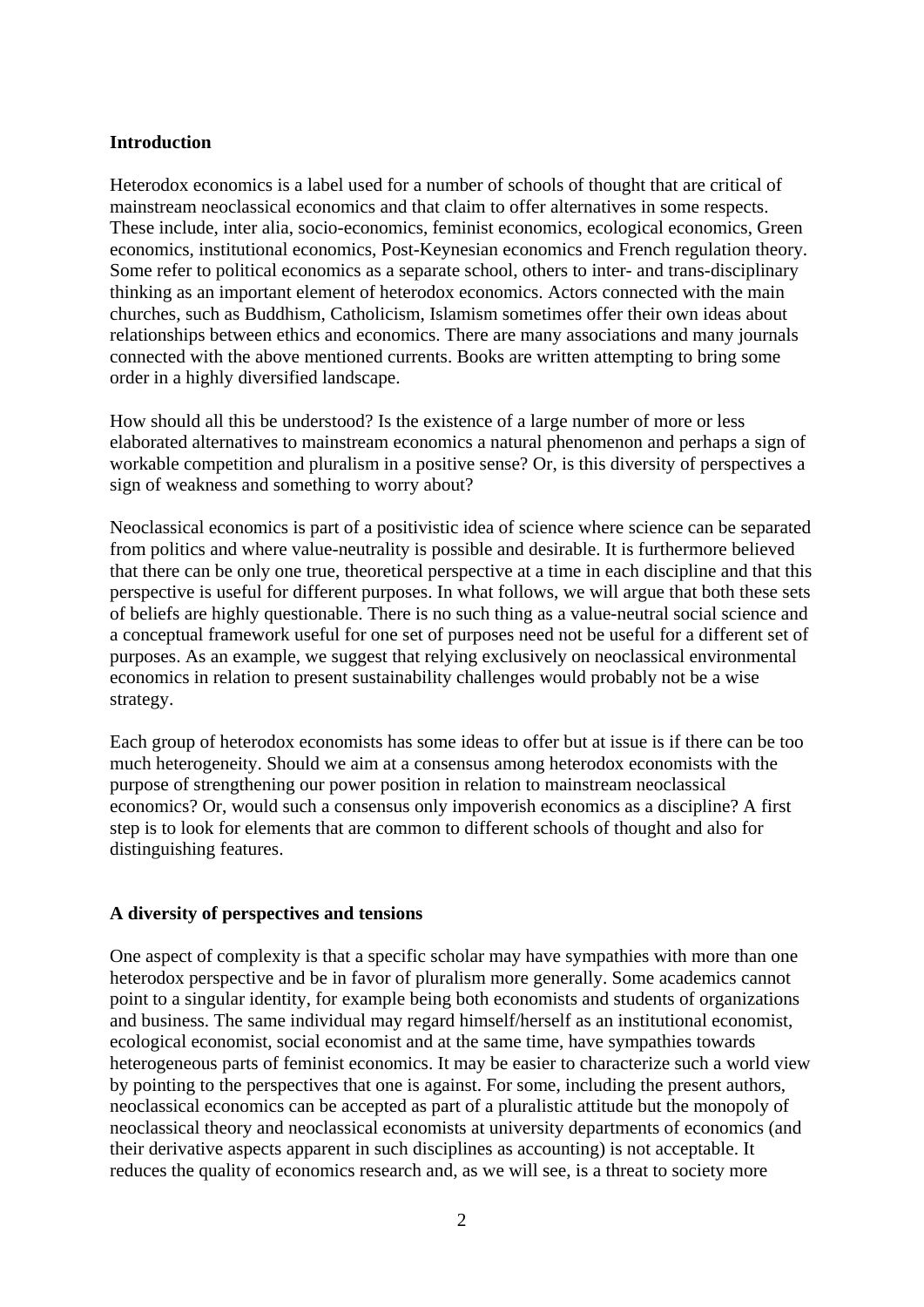generally. Neoclassical dictatorship is comparable to other kinds of dictatorship in constraining public debate.

Another aspect of complexity relates to the fact that specific labels, such as 'institutional economics' may refer to many subcategories of institutional theory (e.g. Chavence 2007). In addition to the various heterodox categories identified, there are neoclassical versions of institutional theory (Table 1, categories 'a' and 'b'). Oliver Williamson's so called 'new' institutional economics, emphasizing transaction costs, is an example of this (Williamson and Masten 1999). Williamson's modification and extension of neoclassical theory can be interpreted as a strategic move by neoclassical economists to counteract the popularity in some circles of some kinds of heterodox economics.

**Table 1**. The same label may be used for non-neoclassical as well as neoclassical approaches or theories

| <b>Schools of thought:</b>     | Non-neoclassical approach | <b>Neoclassical approach</b> |
|--------------------------------|---------------------------|------------------------------|
| <b>Institutional economics</b> |                           |                              |
| <b>Feminist economics</b>      |                           |                              |
| <b>Social economics</b>        |                           |                              |
| <b>Ecological economics</b>    |                           |                              |

'Feminist economics' is similarly a label used for non-neoclassical as well as neoclassical approaches (Table 1, categories 'c' and 'd') the common denominator being a concern for the position of women in contemporary society and more generally a focus on ethics, equality and justice. Something similar may be said about social economics.

There is a tension between non-neoclassical and neoclassical theory even in ecological economics ('g' and 'h' in Table 1). For some of us the 'raison d'être' for the International Society for Ecological Economics (ISEE) is connected with a criticism of neoclassical environmental economics which is considered insufficient. The ISEE started largely as an initiative by leading ecologists questioning the capacity of neoclassical environmental economists to constructively deal with environmental problems. But ecologists and environmental science scholars, like most other natural scientists, are positivists with respect to theories of science and some of them tend to cooperate with similarly inclined neoclassical economists. This may explain why a large part of the articles in *Ecological Economics* are based on assumed value-neutrality and observations from 'the outside'. Quantitative measurement tends to be the rule. Fortunately there are also contributions of a more heterodox kind. The editors of the journal have had to handle a delicate balance between different groups of scholars. Tensions of this kind have made some of us feel more at home with the regional societies, such as the European Society for Ecological Economics (ESEE) where there is a dominance of social science approaches. The history of ISEE has been documented and analyzed in two excellent articles by Inge Røpke (2004, 2005).

### **Economics is always political economics**

The idea of value-neutrality of neoclassical economics should be abandoned. Neoclassical economics is specific not only in scientific but also in ideological terms and is thus a kind of political economics. A specific version of institutional economics should similarly be understood as political economics, albeit with a different ideological orientation. Political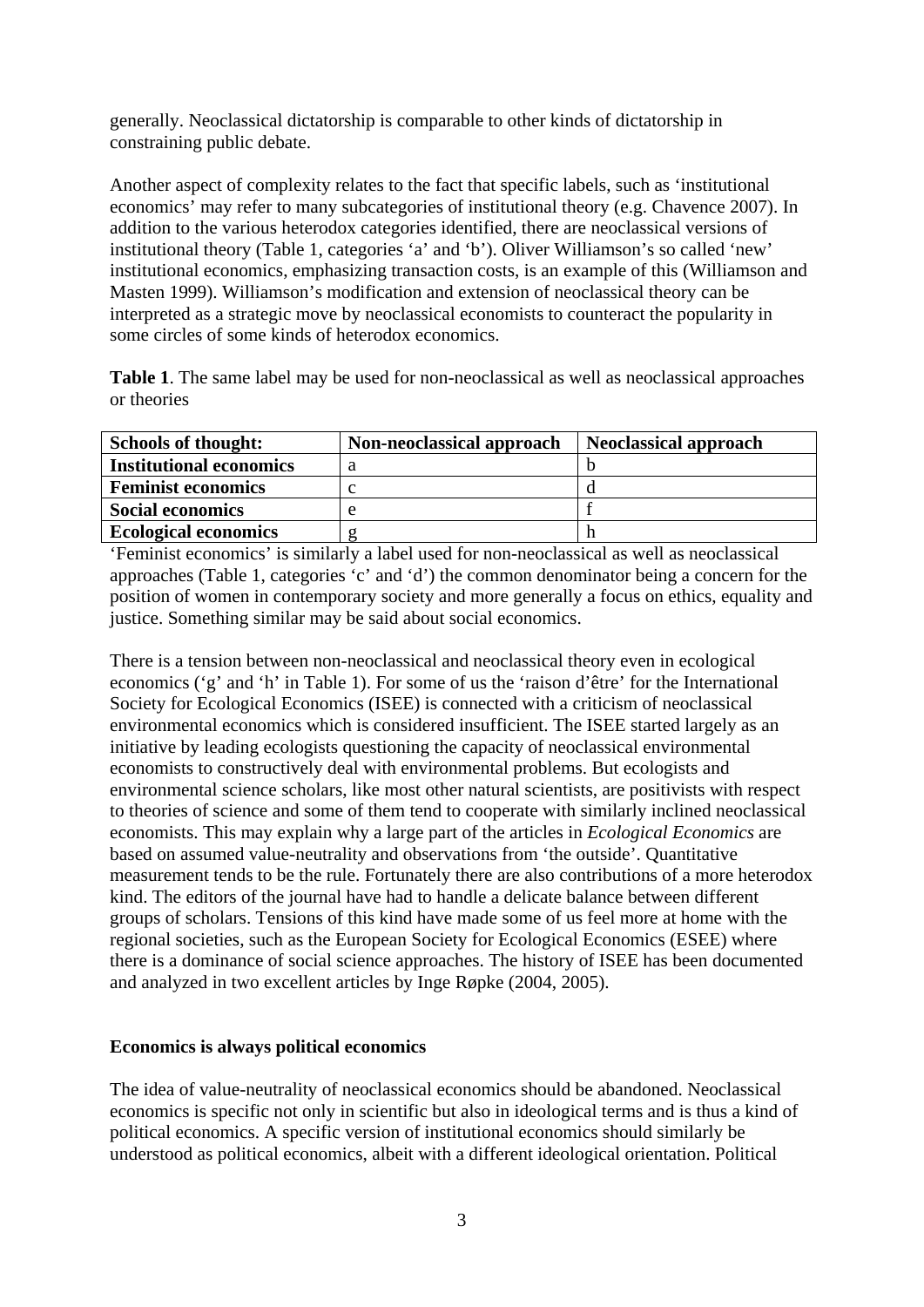economics was the label used until about 1870 when the neoclassical project of developing a 'pure' economics started.

Today it is increasingly understood that this neoclassical project was a mistake. "Values are always with us" in economics research as argued at an early stage by Gunnar Myrdal (1978). This recognition has far-reaching consequences for economics as a science. Not only are economists as scholars guided and influenced by their ideological orientation. It is also assumed that the actors that we study in society or the economy are guided by their ideological orientations. A 'political economic person' (PEP) is born as an alternative to neoclassical 'Economic Man'. Human beings are not only consumers in a narrow sense but sometimes consumers with a broader outlook and also citizens in a democratic society.

In the social sciences, one has to live with 'contested concepts' (Connolly 1993), i.e. concepts that can be interpreted and used differently. While political scientists appear to use the concept 'ideology' mainly at the level of collectivities and for established political worldviews such as conservatism, social democracy, social liberalism, neo-liberalism, it is here used in a broader sense for all kinds of means-ends relationships. Ideology then stands for 'ideas about means and ends' (or 'means-ends philosophy') generally or in relation to specific problems or issues being discussed. In relation to health issues, for example, a centralized ideology (where health services are located in the central parts of a region) may be distinguished from a decentralized ideology (where the service units are located at many places in the region). But rather than exclusively thinking in terms of collectivities, i.e. the ideologies of political parties or other segments of society, we will refer to 'ideology' also at the level of individuals. It is assumed that the individual as a 'political economic person' is guided by an 'ideological orientation' (i.e. ideas about means and ends) in her behavior and adaptation to a changing context. Linkages can also be established between individual cases of 'means-ends philosophy' and broader political worldviews. For example, both neoclassical economists and Green economists might favor decentralization but for different reasons with implications for the ways in which decentralization is operationalized – thus we suggest it is also useful to think about interconnected 'layers' of ideology.

In the normal case, the ideological orientation of an individual or organization cannot be reduced to a mathematical objective function (e.g. maximization of utility or profits) but is multidimensional in kind, qualitative and visionary. It is furthermore fragmentary (rather than based on complete information) and therefore uncertain. It often involves tensions and dissonance rather than being clear-cut. Decision-making then becomes a matter of matching the ideological orientation of an individual (or mission statement of an organization) with the expected multidimensional impact profile of each alternative considered. Neither ideological orientation nor impact profile is perfectly known. There is room for surprise of a positive or negative kind and for strategies to deal with uncertainty (such as a precautionary principle).

If economics is political economics then economics can no longer be separated from politics. And if politics is guided by the rules of democracy then such rules should also be reflected in our ideas about economics. Democracy does not refer to a game between political egoists. It is rather based on recognition of common interests in addition to separate and more limited interests. The name of the report by the Brundtland Commission *Our Common Future* (World Commission on Environment and Development 1989) is an example of this. Counteracting climate change or the pollution of soil, water and air exemplify such common interests.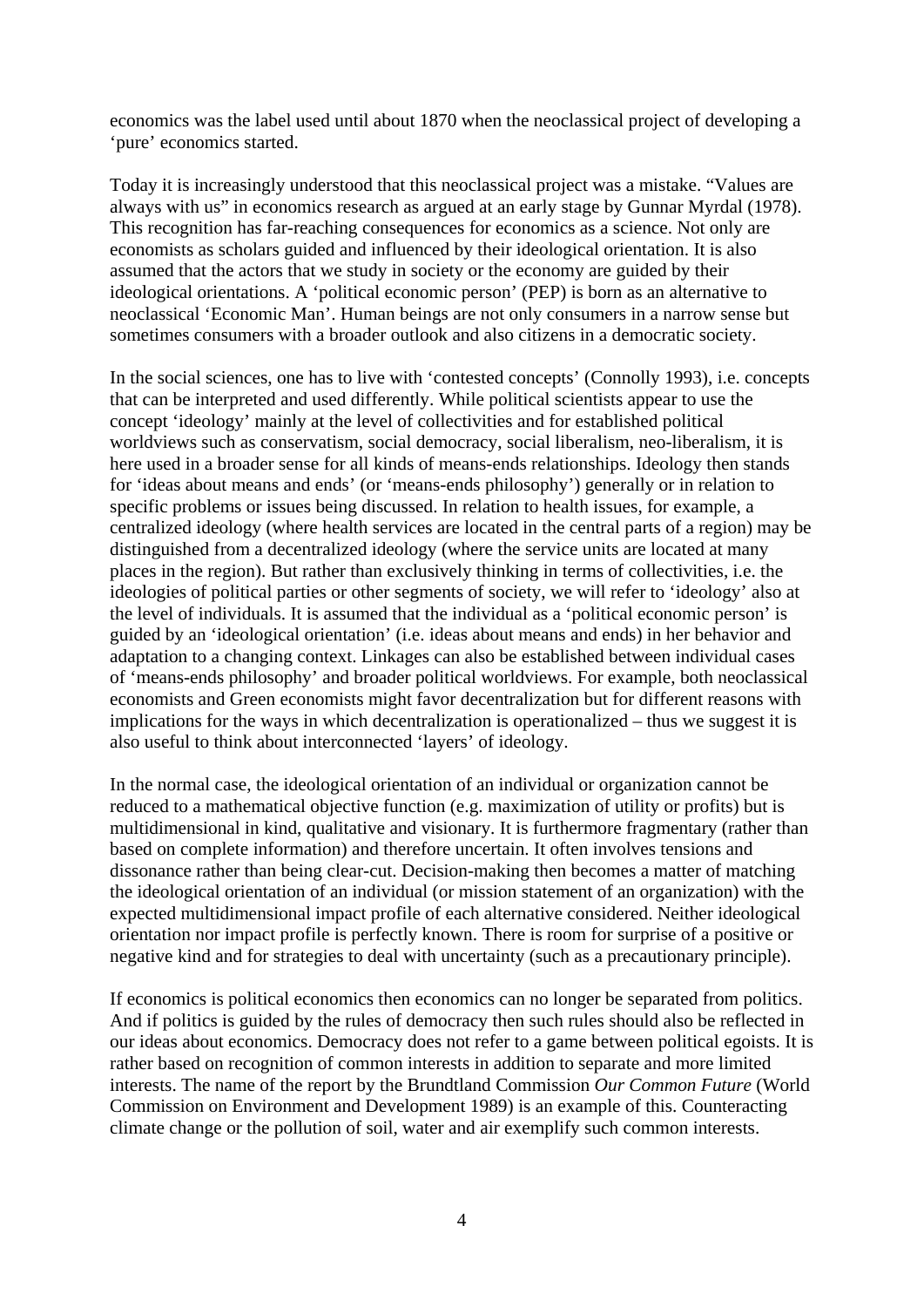While there are common interests, such interests are interpreted differently by different actors in society. In a democracy, different ideological orientations are respected as long as they do not contradict democracy itself. A first implication is that economists cannot dictate correct values or correct rules of valuation for purposes of resource allocation. Investment decisions at the level of society, such as the construction of roads, dams and energy systems can not be based on neoclassical cost-benefit analysis (CBA) since a consensus about the ideology built into CBA can no longer be expected, if it has ever been acceptable (Mishan 1980). Instead, the analyst has to systematically illuminate a decision situation in relation to different ideological orientations that appear to be relevant among stakeholders and other concerned actors. The meaning of Sustainable Development can be articulated and used as one of these ideological orientations. Conclusions about the merits of alternatives will then be conditional in relation to the ideological orientations articulated. Positional Analysis (Söderbaum 2000 pp. 85-105) is among the Multi-Criteria Approaches that could be considered for this purpose.

More generally, it can be argued that neoclassical ideas about rationality and efficiency which are at the heart of the neoclassical paradigm can no longer be taken seriously. Instead rationality and efficiency becomes a matter of each actor's (or decision-maker's) ideological orientation. Some scholars and other actors refer to eco-efficiency in the sense of specific input-output relationships characterizing an activity (or production process) and look for opportunities to improve eco-efficiency from one period in time to the next. But there are many kinds of eco-efficiency even for one and the same activity, suggesting that onedimensional ideas of efficiency whether in monetary or non-monetary terms must be rejected. Instead one has to live with complexity and carry out a multi-dimensional analysis where monetary and non-monetary impacts are kept apart and where issues of inertia and irreversibility in non-monetary terms are observed. Some changes in land-use, for example are largely irreversible.

## **Paradigms in economics in the context of theories of science, ideologies and institutional arrangements**

If neoclassical economics is ideology in addition to being science; how can one describe this ideology? This is an important issue since the present monopoly of neoclassical economics implies that thousands of students in different parts of the world are exposed to this kind of economics. Teaching economics at the universities need to move away from hidden ideological and political propaganda to open discussion about conceptual and ideological options. For example, is neoclassical economics adequate as a conceptual basis for the necessary transition towards a sustainable society? How does neoclassical economics permeate other disciplines such as business management and accounting? What implications does this have for the education of future professionals and business leaders? What other options are potentially available to students who do not share the ideological orientation of neoclassical economics?

We will here only point to three ideological tendencies characterizing neoclassical economics:

- A focus on markets (for commodities and factors of production) while non-market relationships or factors are down-played or non-existent
- A focus on prices of commodities and one-dimensional monetary analysis while nonmonetary dimensions tend to be neglected or treated in awkward ways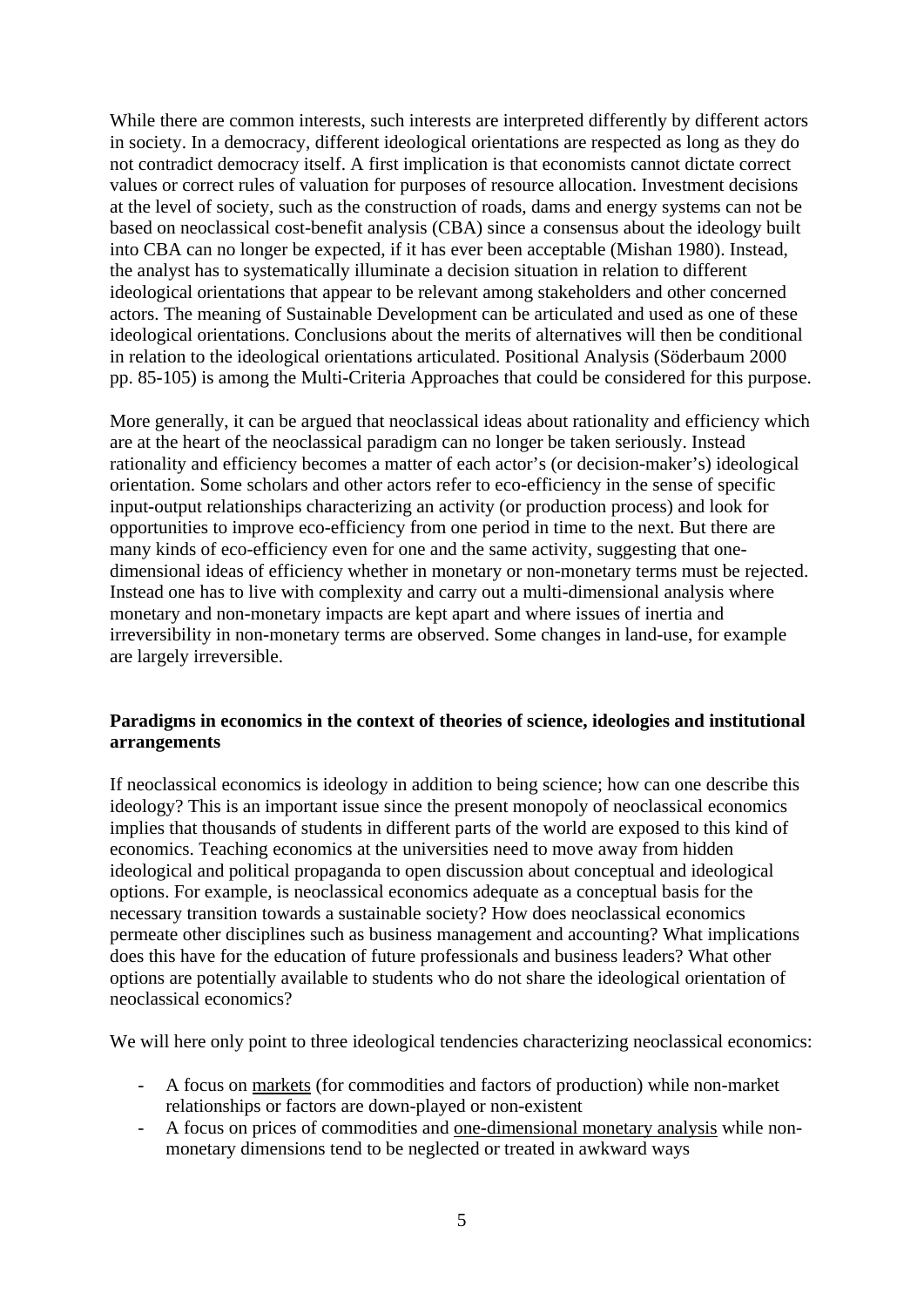- Actors in society are assumed to be guided exclusively by egoism while downplaying or excluding tendencies of human beings to also consider the needs and interests of others.

Neoclassical economics is not only specific in ideological terms; it is more precise than other ideological orientations. Reference is made to 'correct' prices for purposes of resource allocation and societal decision-making as in CBA. Simplistic monetary analysis at the societal level and in business is supposed to tell us about 'efficient' solutions and will then rule out all other ideas of efficiency. Neoclassical technocracy is all that is needed and ideas about a plurality of values in society, participation and democracy are rendered superfluous.

Another way of elucidating the ideological orientation of neoclassical economics is to see this particular perspective in the context of other aspects of world-views (Table 2). It is argued that it is not enough to discuss alternatives at the level of paradigms in economics. The neoclassical paradigm is closely connected with a specific perspective at the level of theory of science (positivism), at the level of political ideology (neo-liberalism) and together positivism, neoclassical economics and neo-liberalism explain a large part of the institutional framework of present societies and economies. The World Trade Organization (WTO), for example, is closely related to neo-liberalism and neoclassical economics. Neoclassical trade theory is extremely reductionist in its focus on monetary costs and prices and this simplistic way of approaching the world is firmly protected by neoclassical economists and advocates of neo-liberal ideology. When searching for alternatives to this mainstream, it is useful to look for alternatives and interconnections at all four levels and not only in terms of economics paradigms (Table 2).

| <b>Aspect of worldview:</b>       | <b>Dominant perspectives:</b> | <b>Emerging alternative</b>    |
|-----------------------------------|-------------------------------|--------------------------------|
|                                   |                               | perspectives:                  |
| Theory of science                 | Positivism                    | Social constructivism,         |
|                                   |                               | hermeneutics, narratives etc.  |
| <b>Paradigm in economics</b>      | Neoclassical economics        | Institutional economics,       |
|                                   |                               | ecological economics etc.      |
| <b>Ideology</b>                   | Neo-liberalism                | E.g. a radical version of      |
|                                   |                               | <b>Sustainable Development</b> |
| <b>Institutional arrangements</b> | WTO, Corporations with        | A trade organization that      |
|                                   | focus limited to the monetary | takes environment, health      |
|                                   | dimension and unlimited in    | and culture seriously etc.     |
|                                   | size                          |                                |

**Table 2**. Institutional inertia and change are largely influenced by the combined factors of theories of science, paradigms in economics and ideology

We will end this section on ideological orientations by commenting upon the fact that a number of economists have become skeptical of or even antagonistic to the mainstream. Scientific considerations are involved but our point is that our relationship to neoclassical economics is also a matter of ideology. Scholars are human beings with their implicit or explicit ideological orientations. Some of us find it more difficult than others to support the market fundamentalism of neo-liberalism and neoclassical economics. And different categories of heterodox economists may differ in what they react against and what they stand for in a positive sense.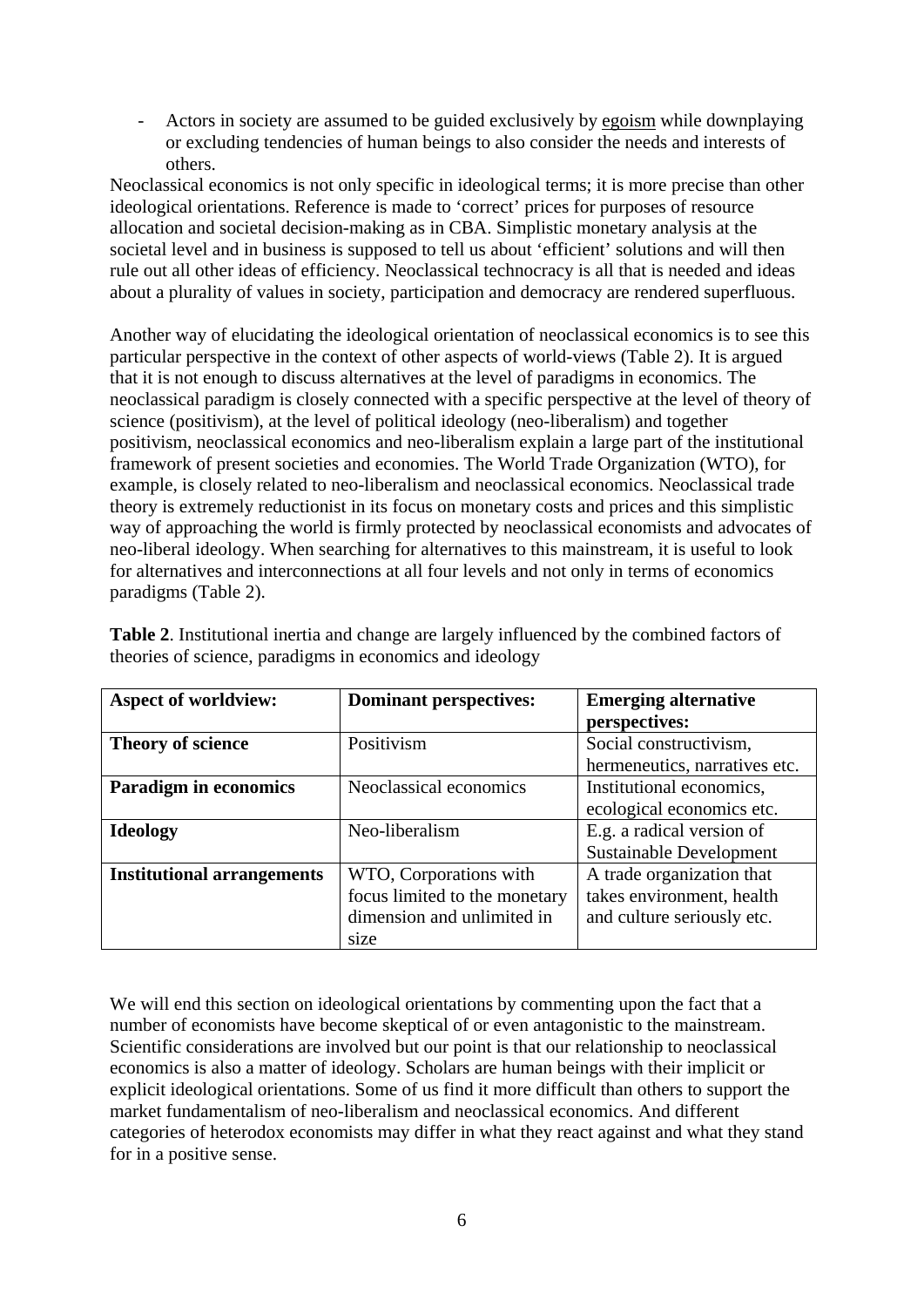### **Ideological similarities between neo-liberalism and neoclassical economics**

Neo-liberalism as ideology is largely connected with the politics of Margret Thatcher who became the Prime minister in UK in 1979 and who saw herself as a disciple of Friedrich von Hayek (who in turn saw Milton Friedman as one among his students). Neo-liberalism is also the basis of the so called Washington Consensus, i.e. the belief system behind the economic policy of the World Bank and the International Monetary Fund (IMF) in relation to developing countries. This belief system is also highly influential in so called developed countries. (If one takes 'Sustainable Development' seriously, it becomes a subject of debate whether there are any highly developed countries in Europe or other parts of the industrialized world.)

Neo-liberalism, much like neoclassical economics, is based on the idea that the market is the main instrument of progress in society. Business corporations are believed to be more efficient than public administration making 'privatization' another tenet of neo-liberalism. Regulation of corporations should be minimized at the national and international levels and only regulation that is favorable for (and even controlled by) large business corporations is acceptable. Economic policy based on neo-liberalism has resulted in a huge transfer of power from the nation states and democratically elected governments to big corporations (George 2000, Hertz 2001, Klein 2007).

It is clear that neoclassical economics with contributions by economists of the Chicago School, such as von Hayek (1944, 1960) and Friedman (1980) has made neoliberal policy legitimate in many circles. Neo-liberalism has at the same time strengthened the position of neoclassical economics. It can be added that the above mentioned intellectual fathers of the theory and practice of neo-liberalism have both received the Bank of Sweden Prize in Economic Sciences in Memory of Alfred Nobel. This tells us something about the close relationship between neo-liberalism and neoclassical economics and also about the hidden ideological role of the economics' prize.

Civil society intellectuals, such as Susan George and Noreena Hertz see neo-liberalism and the kind of economics it entails as one thing, referring to 'neoliberal economics' or even 'neoclassical liberalism' (Hertz 2001, p.19). Our position is that while neo-liberalism and neoclassical economics are close in ideological terms, neoclassical economists need not be enthusiastic about privatization. They may even be in favor of a strong and independent state regulating business.

One key issue is the relevance of the efficiency concept built into both neoclassical economics and neo-liberalism. It is based on 'monetary reductionism' and 'ethical reductionism' (emphasizing egoism or other narrow ethical considerations, such as shareholder wealth maximization) and does not deal with the multidimensionality of impacts and impacts on different groups in a satisfactory way. It is an ideology for winners to use the vocabulary of Susan George in her critical evaluation of WTO and proposals for a Multilateral Agreement on Investments (MAI):

> "The common denominator of these institutions is their lack of transparency and democratic accountability. This is the essence of neo-liberalism. It claims that the economy should dictate the rules of society, not the other way around. Democracy is an encumbrance; neo-liberalism is designed for winners, not for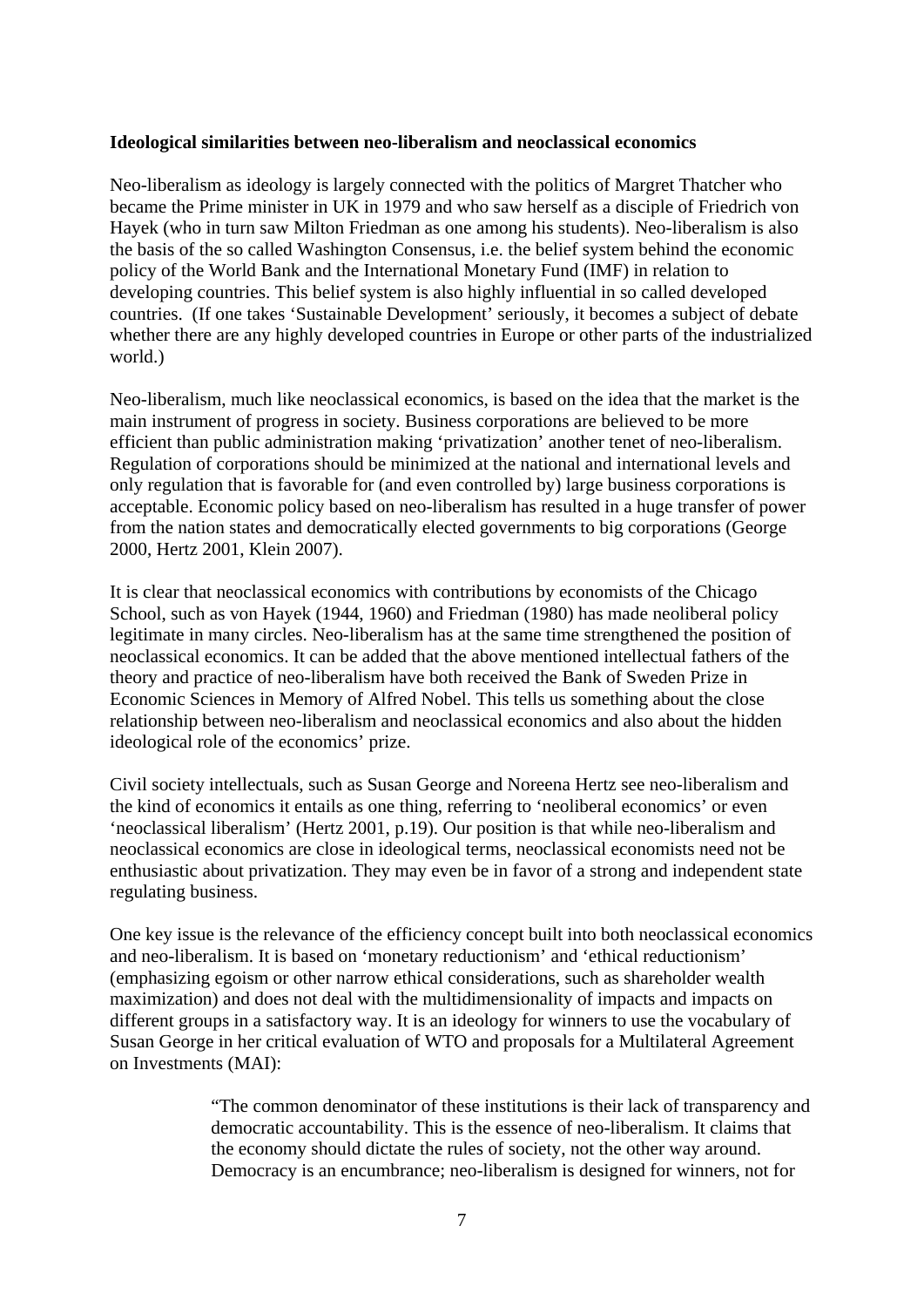voters who necessarily encompass the categories of both winners and losers." (George 2000, p.34)

At an earlier place in the same essay, she reminds us about Karl Polanyi's book *The Great Transformation* (1944) and his prophetic statement that "[to] allow the market mechanism to be the sole director of the fate of human beings and their natural environment … would result in the demolition of society." (George 2000, p. 28)

## **From explanation to interpretation and tentative understanding**

Are heterodox economists, much like neoclassical economists, limited to positivism as their theory of science? Do they claim to stand outside observing and explaining what goes on in society? Are they open to the possibility of accepting their own subjectivity and the subjectivity of other actors? Do they see such an extension of the ideas about theory of science as a way of learning about sustainability and other issues in society?

While neoclassical economists look for inspiration in the direction of natural sciences, mathematics and statistics, heterodox economists may instead focus on other social sciences and the humanities. We will not go into detail about these alternative perspectives but six keywords or phrases will be used that each points in specific directions and that together form a worldview about science that is partly different from traditional positivism:

- social constructivism (e.g. Berger and Luckman 1966)
- hermeneutics (e.g. Ricoeur 1981)
- narrative (e.g. Porter Abbott 2002)
- contextualism (e.g. Toulmin 1990)
- discourse (e.g. Howarth 2000)

-

- dialogic engagement, commitment (e.g. Bebbington et al. 2007a)

The first five key words or phrases may be interpreted differently by different authors but are still fairly established in the literature. The sixth phrase, dialogic engagement (or commitment) is added since it modifies the implications of the first five and is largely based on recent writings by Jan Bebbington and her colleagues (2007a,b; see also Frame and Brown 2008). It also in a sense relates the 'interpretive turn' of this essay to the previously discussed 'political turn'.

There is a number of including and excluding tendencies or mechanisms connected with scientific work and other forms of claimed expertise. To deal constructively with some of the unsustainable trends facing contemporary society, one arguably needs to broaden the dialogue to include many actors in their different roles. Participation, accountability and other imperatives of democracy are part of this effort.

The first mentioned keyword 'social constructivism' suggests that 'reality' is not out there independently of human beings. While many things and other individuals can be objectively observed, human perspectives are always involved and sometimes a conscious choice is made between competing models or perspectives. There are established ways of perceiving the world but perspectives may change gradually or in more radical ways and sometimes individuals realize that a different perspective may facilitate life for themselves and for others. Even in the case of ideological perspectives such as neo-liberalism, it is clear that they are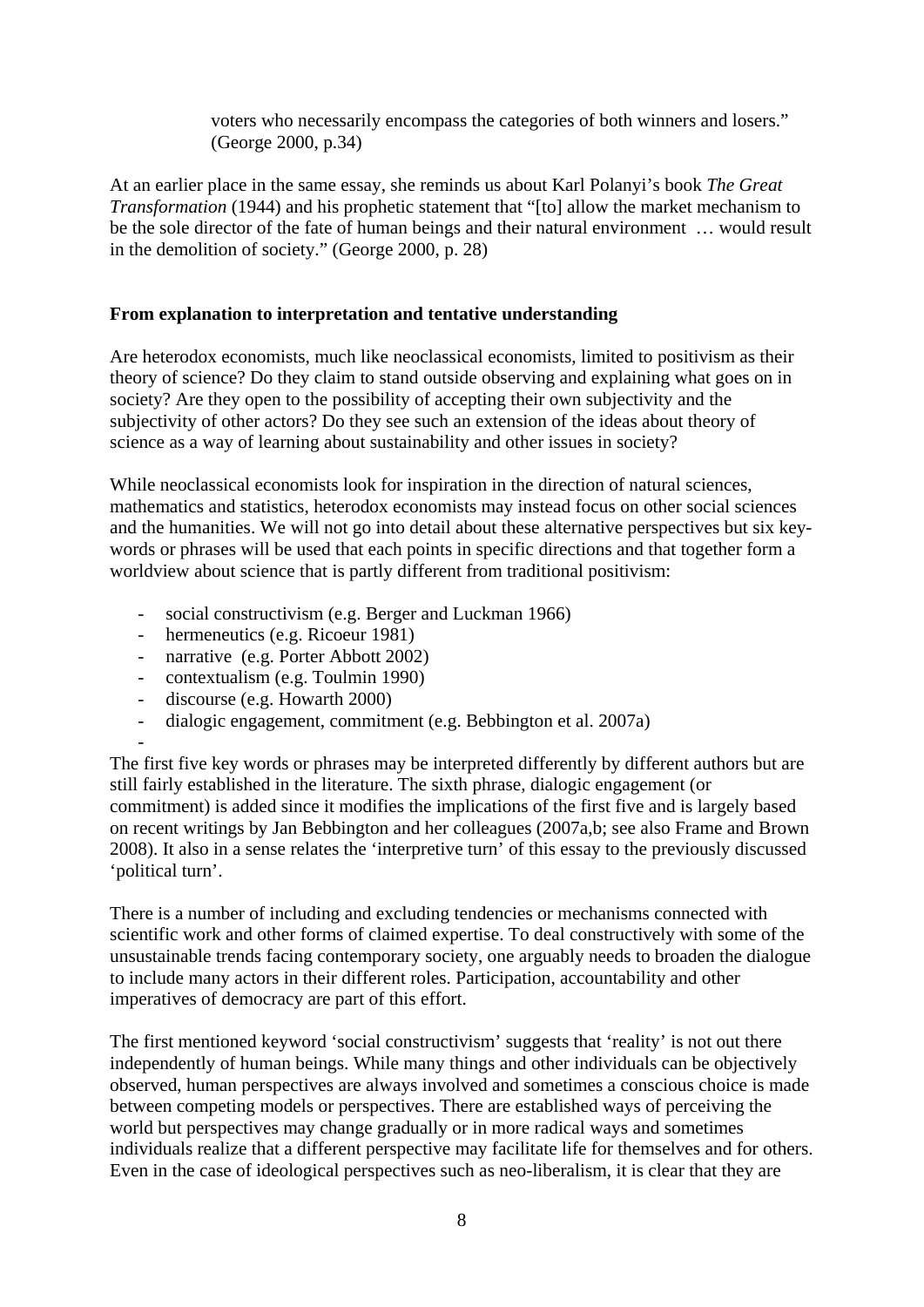influenced and developed and thus 'constructed' by human beings. An individual may perceive a physical context in more ways than one and different ways of framing themselves have constitutive effects (see, for example, Morgan 1988 on ways in which economists and accountants report reality helps to construct reality).

Hermeneutics stands for interpretation. We interpret and listen to the narratives of our fellow human beings and we interpret the world in specific ways more generally. Listening to the narratives or stories told by influential and less influential actors in relation to sustainability turns out to be a fruitful starting point for sustainability research. The research activity becomes a dialogue or discourse with opportunities for each participant to listen and learn. The stories told are based on perceptions of reality and may include dreams, fantasies, misunderstandings etc. The researcher, as well as other actors, is part of a cultural and institutional context.

Case studies can be seen as a reaction against the tendency as part of positivism to study large numbers of humans or other species, organizations, ecosystems etc. while looking for regularities. 'Contextualism' suggests that each individual, organization, bird or ecosystem is unique in some respects and that it can be a good knowledge acquisition strategy to study individual cases. Expressed differently, it is as relevant and rewarding to study heterogeneity among individuals (organizations, ecosystems) as homogeneity. The 'outliers' ignored by conventional positivist approaches may also provide the first signals of social change (e.g. today's extremists provide the impetus for moves in a constantly shifting 'middle ground' of opinion).

The final key words, dialogic engagement and commitment suggest that the scholar and those with whom he or she interacts may be concerned about an issue or a way of doing research. While disengagement is connected with positivism, it is here accepted that conscious research based upon a commitment (to work for sustainable development, for example) may be highly valued and is not less 'scientific' than efforts within the scope of a positivistic attitude. It also recognizes the importance of addressing interpretive conflict and power relations in such endeavours.

Reference to perspectives of the above kind may throw a new light upon neoclassical economics. The stories told in neoclassical textbooks are socially constructed and can be critically assessed (McCloskey 1983). Realizing that neoclassical economics is socially constructed and reflects the socio-cultural and institutional situation when the conceptual and ideological framework was developed will make us understand that other stories about economics can be told. Neoclassical economics is specific, as we have argued, both with respect to conceptual framework and ideological orientation. Competing conceptual and ideological perspectives do exist and may be better adapted to the kind of sustainability issues discussed in this essay.

### **Sustainable Development – a matter of interpretation and ideology**

Reference has been made to Sustainable Development (and sustainability) without attempts to clarify its meaning. Since Sustainable Develoment (much like 'ideology') belongs to the so called contested concepts there are many interpretations rather than one. And preference for one interpretation is not only a matter of good science but also of ideology. University actors, like other actors, differ with respect to ideological orientation and should be ready to openly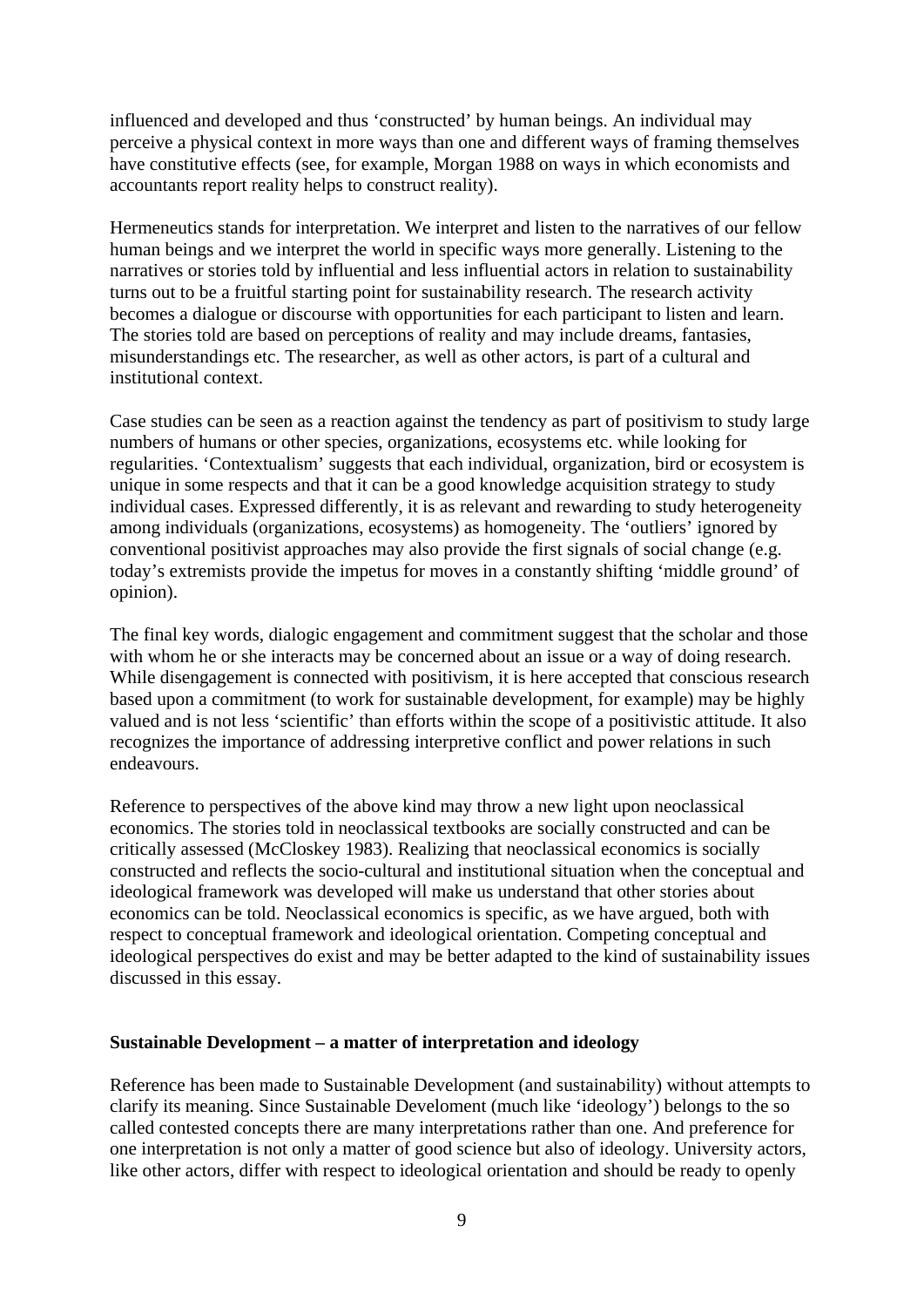declare and discuss their positions. Some degree of humility is certainly called for since many sustainability issues are extremely complex. One is dealing with recommendations based on beliefs where knowledge and information are essential and where subjectivity enters into the picture. We will first indicate what we believe is a relevant and fruitful interpretation of SD and later suggest a simplified classification of frequent interpretations among influential and other actors in public debate.

In my judgment Sustainable Development stands for multidimensional thinking with emphasis on both monetary and non-monetary dimensions as opposed to one-dimensional monetary thinking. Non-degradation of the natural resource base (including ecosystem services, quality of air, soil and water) is a first imperative. Irreversible deterioration of land and water resources should be avoided. Negative impacts on the socio-cultural and health position of individuals and groups of individuals should similarly be avoided. Monetary impacts are still essential but as we see it, the idea of reducing all kinds of other impacts to their alleged monetary equivalent has to be abandoned.

Monetary calculation is never (or seldom) enough. When preparing decisions, options have to be illuminated with respect to their ethical and ideological aspects and actors should be encouraged to extend their horizons beyond egoism; in time to include future generations and spatially to other regions and globally. When considering investments in infrastructure in your own region, such as roads, non-degradation of the natural resource base in that region should be the ideal (Söderbaum 1982). But concern for your own region should not be based on a transfer of environmental problems to other regions. Human rights, fairness, equality should be part of the picture as should issues of ecosystem integrity and biodiversity.

In terms of uncertainty, a precautionary principle should be applied. Cases where this has not been done are reported in a study for the European Environmental Agency by Poul Harremoës and his colleagues (2002). While new technology is often needed, extreme technological optimism should be moderated in many situations.

Normal imperatives of democracy should furthermore be observed. This implies a reconsideration of the role of professional experts as previously indicated. Participation should not only be understood as a matter of kindness to people but is a way of learning for all, experts included.

Interpretations of sustainability or Sustainable Development will now be ordered with respect to acceptance of social and institutional change:

- A. Business-as-usual. Some actors prefer to continue as before. They have vested interests in present life-styles and in their present institutional context. Actors in business may prefer 'sustained profits' and an institutional context that is facilitating for growth and expansion globally.
- B. Ecological Modernization (Hajer 1995). Actors interpreting Sustainable Development in this way understand that steps towards improved environmental performance, health performance and steps towards equality need to be taken but they nevertheless believe that this can be done within the scope of existing political-economic system. Only modification of institutional arrangements is needed. Environmental Management Systems, such as ISO 14 001, Environmental Impact Assessment, environmental taxes, ethical codes of conduct for business etc. will do it. Actors in this category tend to be technological optimists believing in win-win solutions where technological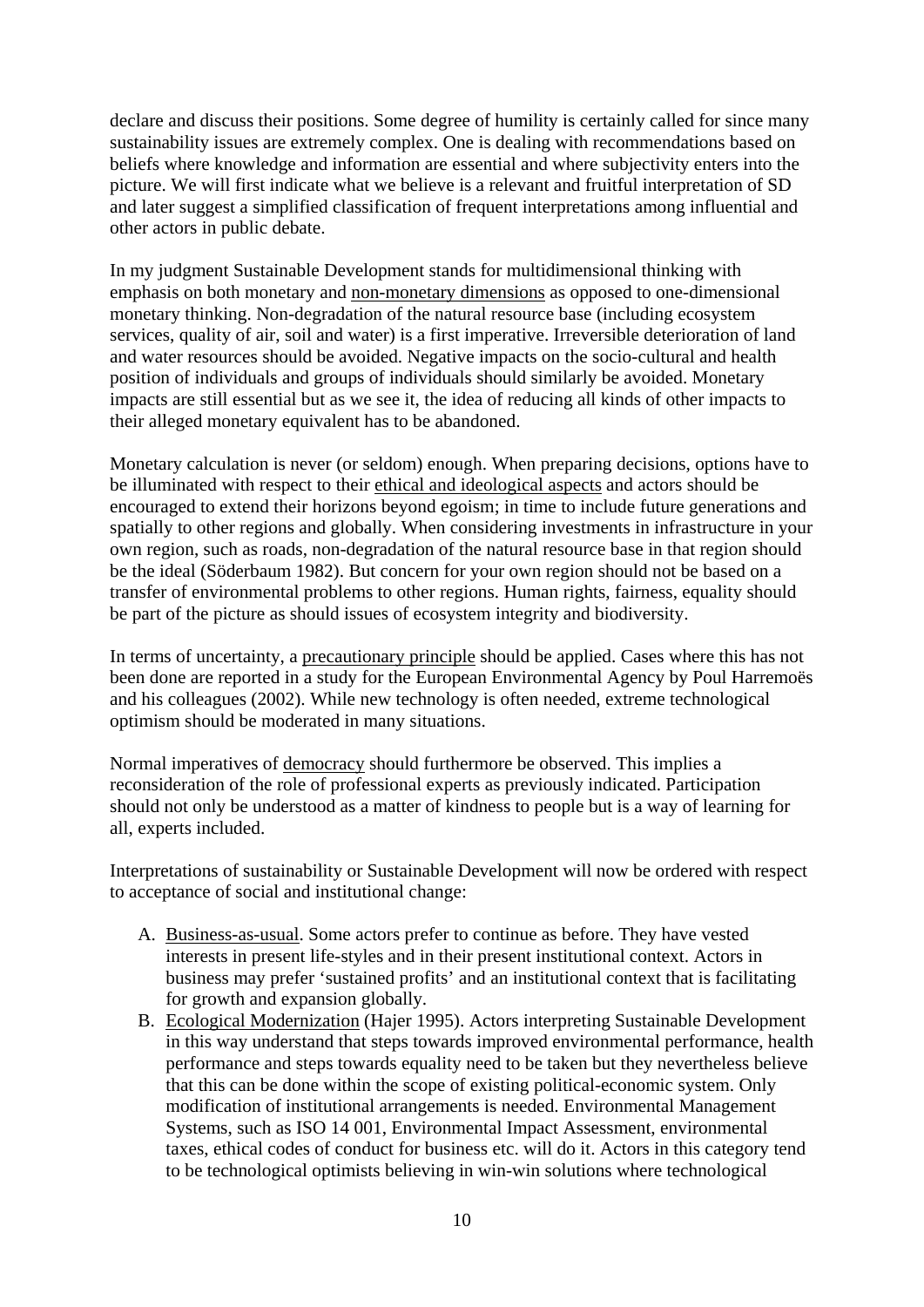inventions facilitate continued or even increased rates of economic growth in GDP terms.

C. Readiness to also consider radical change in basic institutions of the existing political economic system. It can hardly be denied that business corporations are important actors in the economy. If sustainable development has to be measured in multidimensional terms with emphasis on both monetary and non-monetary impacts; if ethical considerations should be included, a precautionary principle applied and imperatives of democracy observed, then the joint stock or limited liability company emphasizing the outcome in monetary terms for one stakeholder category (shareholders) is hardly an appropriate institution.

Our own interpretation of Sustainable Development certainly supports the steps taken under B above but also includes a readiness to consider radical institutional change. Models of the business company have to change to reflect a multi-dimensional, multiple stakeholder perspective. Similarly alternative theories of international trade are needed to design an alternative to the existing World Trade Organization (WTO). More generally, we need to think creatively and imaginatively about new institutional spaces and networks for democracy (e.g. linking recent work on new social movements and the politics of spatial understanding).

## **Sustainability economics – a matter of interpretation and ideology**

In his book *Free to Choose*, Milton Friedman, economist and one of the fathers of neoliberalism, advocates freedom in the market place, i.e. freedom for consumers to choose among commodities, freedom for business corporations to move across national borders with their production facilities and marketing activities and freedom for investors to move capital as they wish. This freedom is not unproblematic because it is a freedom for those with financial and other power positions to exploit those with less power and to exploit natural resources (such as fish stocks, oil and minerals) with the kind of impacts that follow. It is a freedom for those who do not bother too much about the sustainability issues discussed in this paper.

Friedman's arguments for freedom are illusionary in another sense. He does not point to any alternative to his neo-liberal and neoclassical perspective but relies on monetary reductionist ideas of efficiency etc. When it comes to perspectives, he acts as a dictator preaching only one perspective. This corporate and market fundamentalism is very far from the pluralism, i.e. freedom to consider alternative perspectives, advocated here.

In David Korten's thought-provoking book *When Corporations Rule the World* (2001), he at one place cites Willis Harman saying:

> "By deliberately changing the internal image of reality, people can change the world." (From Korten 2001, p.233)

This is another way of arguing that theories and models in economics are important but that this is also true of other kinds of ideas or images of the world and how we relate to it. Such models are important also for institutional change processes and resistance to institutional change. While the discussion in relation to Table 2 represents a broader model of institutional change (where theories of science, paradigms in economics and ideologies matter), a more detailed model of institutional change may refer to the following elements: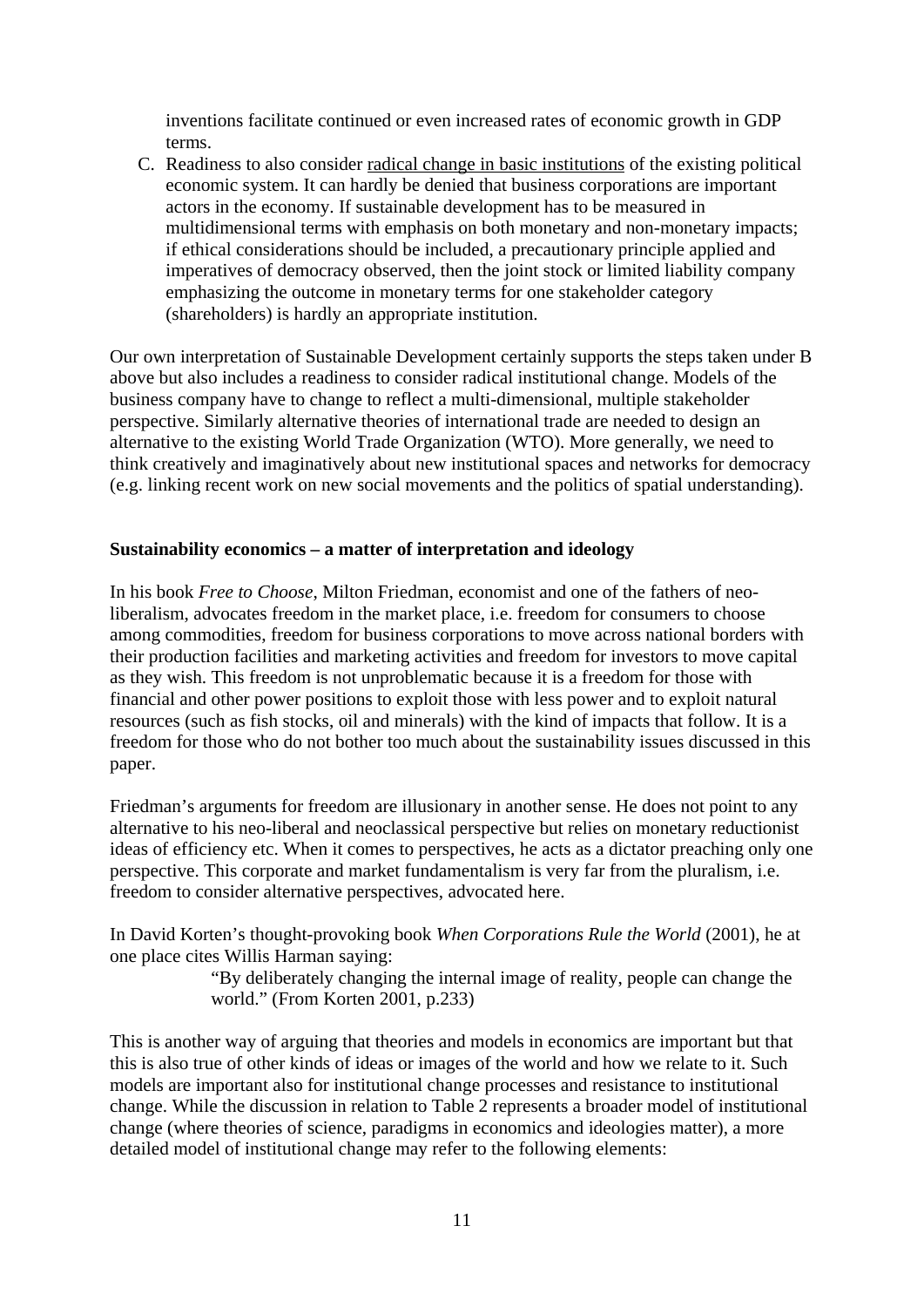- Interpretation of a phenomenon in terms of language and models
- Naming the phenomenon
- Other manifestations of the phenomenon
- Acceptance of interpretation, naming and other manifestations of the phenomenon (legitimatizing process)

The introduction of certification schemes exemplifies such an institutional change process. A 'firm' is an institution understood largely in terms of the laws regulating business operations and in terms of monetary profitability. Business corporations use various information systems for management purposes. As there are monetary management systems the idea of nonmonetary management systems is not far-fetched. At some stage, it was recognized by some business actors that management models (in terms of problem perception, formulation of objectives, identification of alternatives, implementation, follow-up activities that again may lead to new objectives and so on) could be applied also to environmental management. The idea of environmental management systems (EMS) was named ISO 14001 (where ISO stands for International Standardization Organization) and manifested in other ways. Environmental coordinators with specific responsibilities were appointed, auditing organizations were set up, books useful for education purposes were published etc.

The importance of EMS should not be exaggerated but these systems may make it legitimate to raise questions about impacts on the environment of company operations. If the EMS becomes a success in the sense of being taken seriously by an increased number of individuals as actors and imitated widely then EMS as an 'institution' is strengthened. An institutionalization process has started. The EMS institution may, in turn, influence our understanding of the term 'business corporation' and our criteria for evaluating corporate success and accountability. For some individuals as actors, a certified business company differs from one that is not certified. Some steps have been taken in making environmental issues and impacts more visible than they were before. The example also illustrates that there may be competition between different institutions in a specific society. Some actors work for an increased share of all corporations being certified while other actors – influenced by neoclassical economics and neoliberal propaganda – may be against certification of this kind.

It is not possible here to present a sustainability economics (as an alternative to neoclassical economics) in detail<sup>[1](#page-11-0)</sup> but some indications will be given:

- Consumers, firms and other organizations in the economy and society are regarded as political actors (political economic persons and political economic organizations)
- Consequences and impacts are assessed, visualized and disaggregated in multidimensional terms and with respect to interests or stakeholder groups
- Efficiency is a matter of ideological orientation. There is no single efficiency idea that all actors/stakeholders can be expected to agree upon. An analyst therefore has to study alternatives in relation to competing ideological orientations (Söderbaum 2007b)
- Actors in the market place are political economic persons and political economic organizations who are ethically related to each other. Egoistic behavior is one among possibilities but market actor A may also internalize some of the interests of market actor B in her/his ideological orientation as part of a transaction or ongoing exchange of goods and services.

1

<span id="page-11-0"></span><sup>&</sup>lt;sup>1</sup> For a more complete attempt see Söderbaum 2007a, 2008, forthcoming.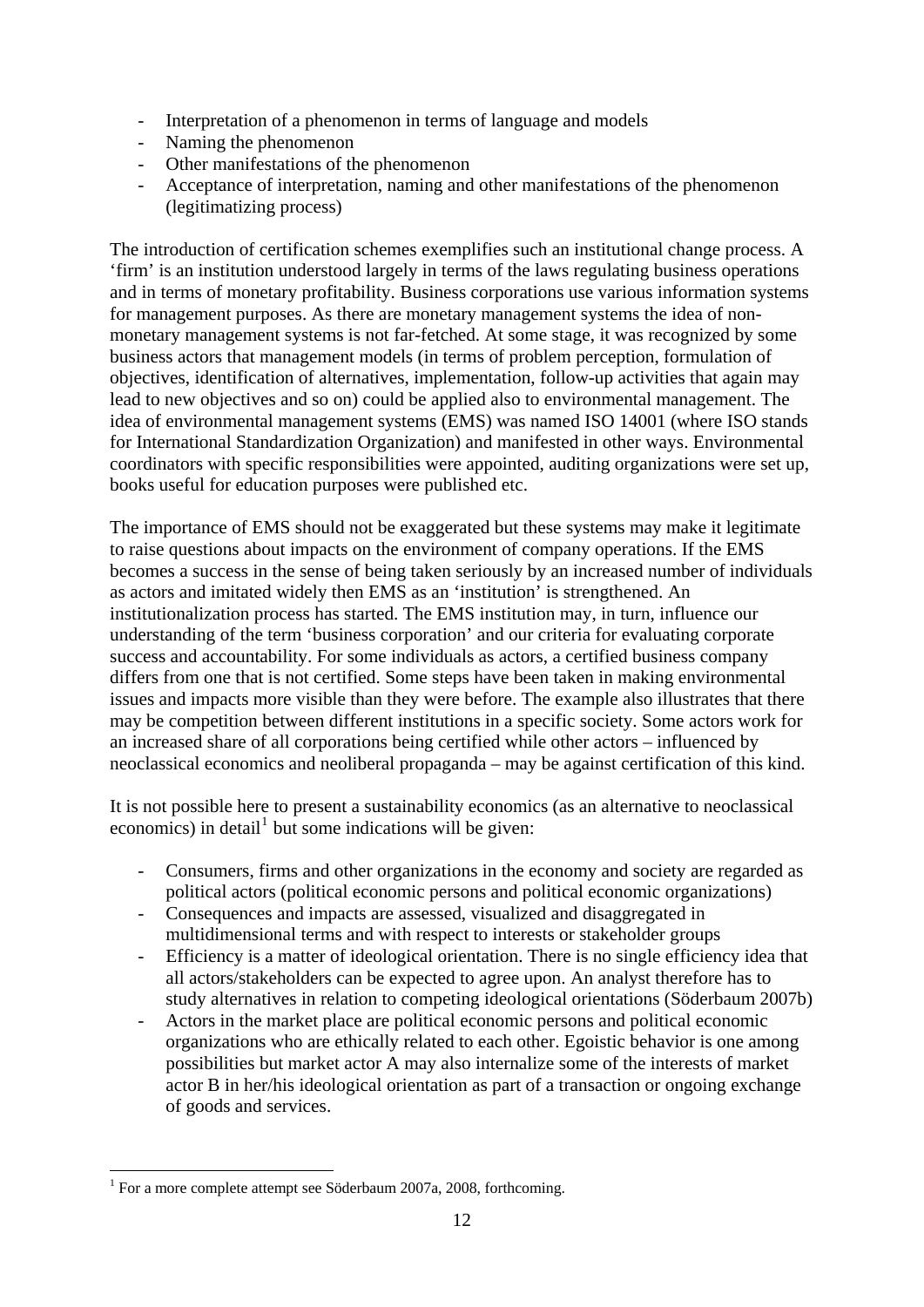## **Directions for future research in sustainability economics**

We have elsewhere expressed our preferences for a future ecological or sustainability economics and accounting and possible directions for the ISEE journal *Ecological Economics* (Söderbaum 2007c; bebbington et al. 2007a,b; Frame and Brown 2008):

- While positivism still has a role as a theory of science, research and contributions based on other theories of science, such as social constructivism, hermeneutics and contextualism should be encouraged
- Sustainability issues are ideological and political in nature. Attempts to solve or deal with such issues while avoiding reference to ideological and political aspects are doomed to failure. As anexample, the compatibility between neo-liberalism and sustainable development needs to be discussed openly also among scholars
- Actor studies, for example in the form of entering into a dialogue with politicians, business leaders and other actors should not be underestimated as a way of learning (for all actors involved) about sustainability issues
- When approaching ideological and political issues, it is not enough to focus on the writings of other scholars. Books and other contributions by civil society intellectuals appear to be of special importance to overcome barriers to new thinking (Kras 2007)
- Since business corporations are very powerful in the present society and economy, ecological economists and social accountants must find ways of studying and entering into a dialogue with these influential actors. As already argued, the heterogeneity principle applies. Some business actors are open to discuss a future that differs from the present globalization trend
- New network alliances with social movements and reconceptualizations of democratic space also need to be given serious attention, with the aim of promoting dialogic engagement.

# **Public policy proposals**

Neoclassical economists tend to protect their monopoly and while there is some heterogeneity in the category of neoclassical economists (as in other professional actor categories), intervention from outside is probably needed to open the door for pluralism in economics education. We are thinking of those that 'demand' conceptual frameworks to better deal with sustainability issues. In 2003, the German federal government, through its Ministry for education and research turned to a respected neoclassical research institute, DIW, (Deutsches Institut für Wirtschaftsforschung) arguing that neoclassical economics was "inadequate" for sustainability purposes. Something new and different was needed. A series of workshops was organized with some ecological economists and other interdisciplinary researchers invited ([www.sustainabilityeconomics.de](http://www.sustainabilityeconomics.de/)).

But action is of course also possible on the 'supply' side. The International Confederation of Associations for Pluralism in Economics (ICAPE ) is an example of this as is the *Heterodox Economics Newsletter* administered by Frederic Lee and the Association for Heterodox Economics. Other examples are the *Post-autistic economics review* (now *Real-world economics review*), the *Pluralist Economics Review*, both edited by Edward Fullbrook. Fullbrook has also edited three books (2003, 2004, 2007).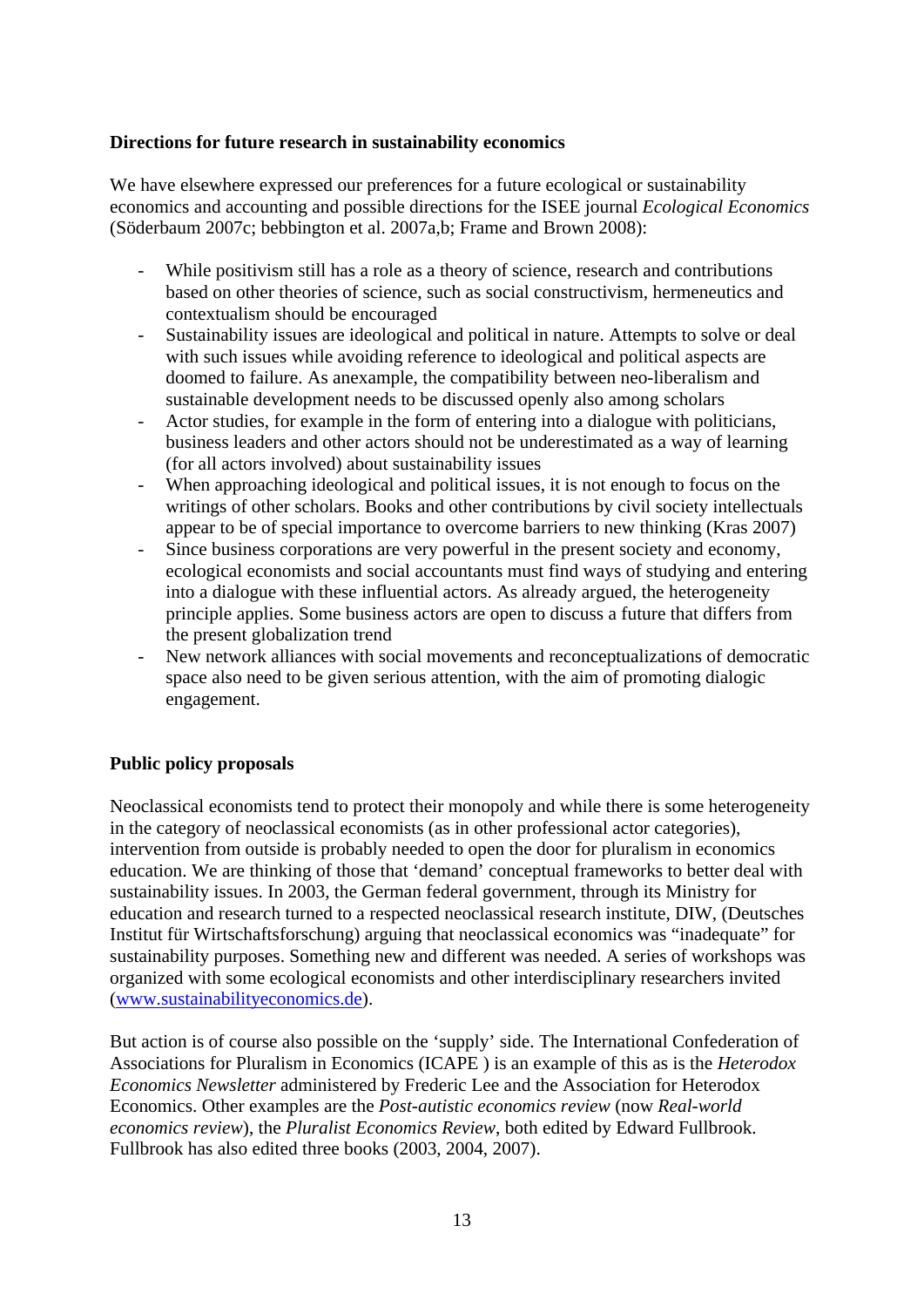The Bank of Sweden Prize in Economic Sciences in Memory of Alfred Nobel is based on traditional positivistic ideas and is another barrier to new thinking in economics. This institution has to be reconsidered, reformed or dismantled. If sustainable development is taken seriously, then the dominance of the joint-stock company with limited liabilities has to be tackled in various ways. The WTO needs to be reformed or dismantled as previously discussed. Valuable linkages can also be made with scholars questioning the influence of neoclassical economics in other disciplines (e.g. Bebbington et al. 2007b; Kelly, 2001) and networks interrogating democracy from various disciplinary and geographical locations.

There are many other examples of possible action. I will end this essay by once more pointing to the need for public debate about neo-liberalism and neoclassical economics. Strengthening democracy should be an imperative. Increasing the role of corporations and the market further is no guarantee for democracy as witnessed in many countries today. Continuing on this path involves risks as suggested by the title of a recent book published in Prague: *Is Globalization Overpowering Democracy?* (Lapka et al. eds 2007).

## **References:**

Bebbington, Jan, Judy Brown, Bob Frame 2007a. Accounting technologies and sustainability assessment models, *Ecological Economics*, Vol. 61, Nos 2/3, pp. 224-236.

Bebbington, Jan, Judy Brown, Bob Frame, Ian Thomson, 2007b. Theorizing engagement: the potential of a critical dialogic approach, *Accounting, Auditing & Accountability Journal*, Vol. 20, No 3, pp.356-381.

Berger, Peter L. and Tomas Luckman, 1966. *The Social Construction of Reality*. Anchor Books, London.

Chavance, Bernard, 2007. *L'économie institutionelle*. Éditions La Découverte, Paris.

Connolly, William E. 1993. *The Terms of Political Discourse* (third edition). Blackwell, Oxford.

Deutsches Institut für Wirtschaftsforschung, DIW, Berlin. Sustainability Economics project ([www.sustainabilityeconomics.de](http://www.sustainabilityeconomics.de/))

Frame, Bob and Judy Brown, 2008. Developing post-normal technologies for sustainability, *Ecological Economics*, Vol. 65, No. 2, pp. 225-241.

Friedman, Milton and Rose Friedman, 1980. Free to Choose. Penguin Books, Harmondworth.

Fullbrook, Edward, ed.,2003. *The crisis in economics. The post-autistic economics movement: the first 600 days*. Routledge, London.

Fullbrook, Edward, ed., 2004*. A Guide to What's Wrong with Economics*. Anthem Press, London.

Fullbrook, Edward, ed., 2007. *Real World Economics. A Post-Autistic Economics Reader*. Anthem Press, London.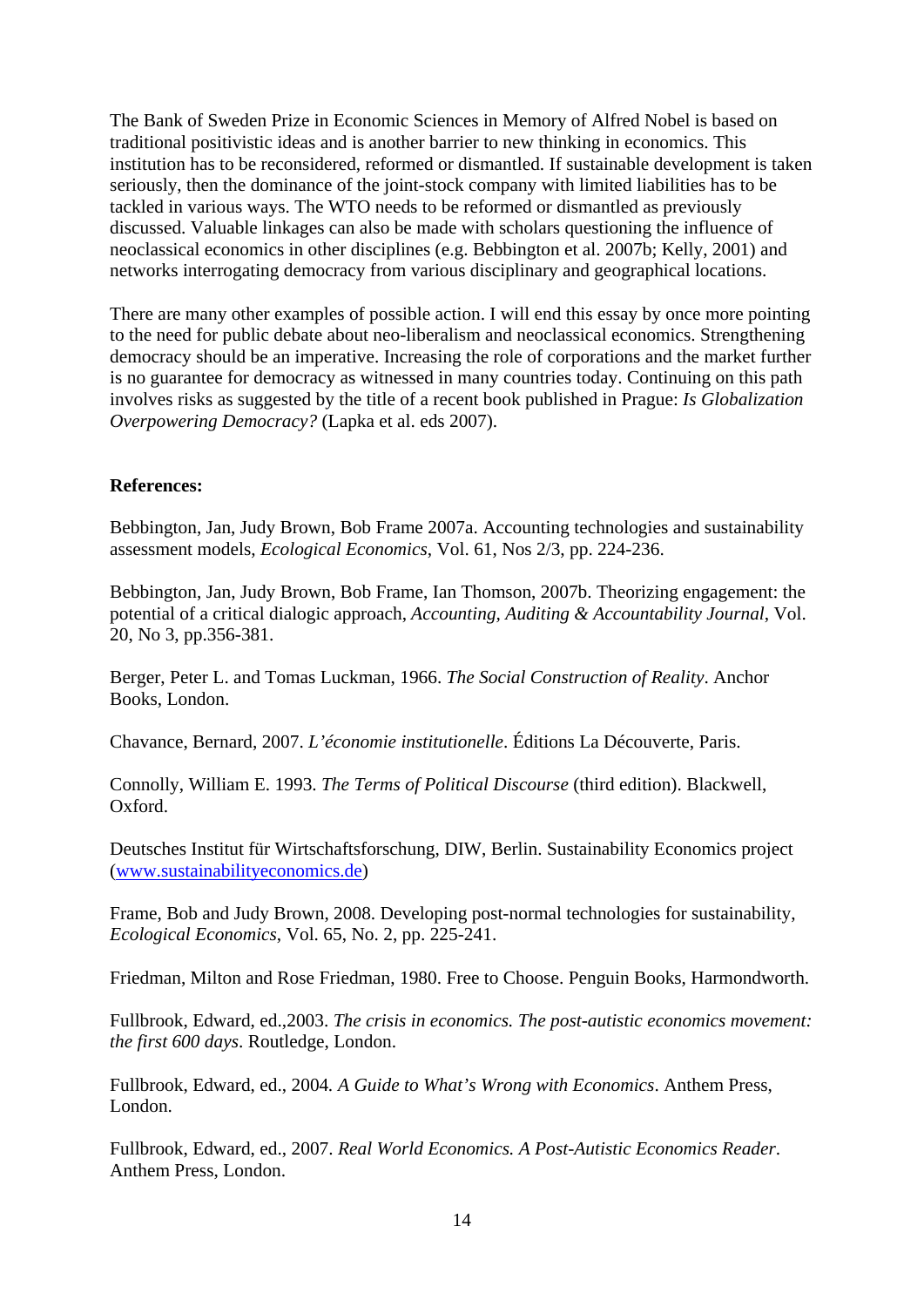George, Susan, 2000. A Short History of Neoliberalism. Twenty Years of Élite Economics and Emerging Opportunities for Structural Change. In: Bello, Walden, Nicola Bullard & Kamal Malhotra eds, *Global Finance. New Thinking on Regulating Speculative Capital Markets*. Zed Books, London.

Hajer, Maartens A. 1995. *The Politics of Environmental Discourse: Ecological modernization and the Policy Process*. Clarendon Press, London.

Von Hayek, Friedrich, 1944. *The Road to Serfdom*. Routledge, London.

Von Hayek, Friedrich, 1960. *The Constitution of Liberty*. Chicago University Press, Chicago.

Harremoës, Poul, David Gee, Malcolm MacGarvin, Andy Stirling, Jane Keys, Brian Wynne, sofia Guedes Vaz, eds, 2002. *The Precautionary Principle in the 20<sup>th</sup> Century. Late lessons from early warnings*. European Environmental Agency, Earthscan, London.

Heterodox Economics Newsletter, Frederic Lee, editor, <http://l.web.umkc.edu/leefs/htn.htm>

Hertz, Noreena, 2001. *The Silent Takeover. Global Capitalism and the Death of Democracy*. HarperCollins, New York.

Howarth, David, 2000. *Discourse*. Open university Press, Buckingham.

International Confederation of Associations for Pluralism in economics (ICAPE) ([www.icape.org](http://www.icape.org/))

Kelly, Marjorie, 2001. The Divine right of capital. Berret-Koehler, San Francisco.

Klein, Naomi, 2007. *The Shock Doctrine. The Rise of Disaster Capitalism*. Penguin Books, London.

Korten, David C. 2001. *When corporations Rule the World* (second edition). Berret-Koehler Publishers, San Francisco.

Kras, Eva, 2007. *The Blockage. Rethinking Organizational Principles for the 21st Century*. American Library Press, Baltimore, Maryland.

Lapka, Miroslav J., Sanford Rikoon and Eva Cudlínová, eds, 2007. *Is Globalization Overpowering Democracy? The Challenge for Ecology, Economy and Culture*. Dokoran Publisher, Prague.

McCloskey, Deirdre, 1983. The Rhetoric of Economics, *Journal of Economic Literature*, Vol. 31, (June), pp. 482-517.

Mishan, Ezra J. 1980. How valid are economic evaluations of allocative changes? *Journal of Economic Issues*, Vol. 14, No. 1, pp 143-161.

Morgan, Gareth, 1988. Accounting in reality construction: towards a new epistemology for accounting practice. *Accounting, Organization and Society*, Vol. 13, No. 5, pp. 477-485.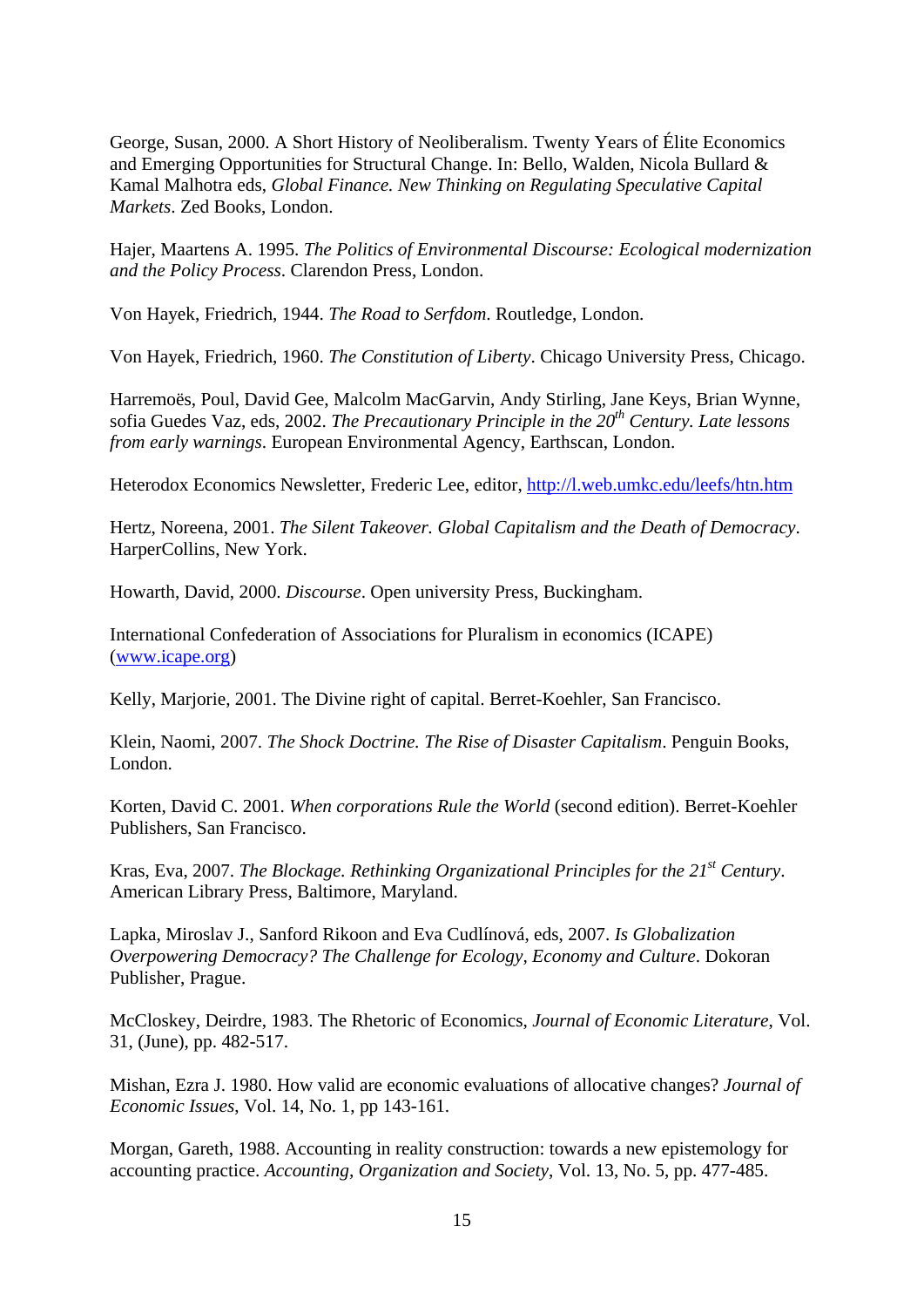Myrdal, Gunnar, 1978. Institutional Economics. *Journal of Economic Issues*, Vol. 12, No. 4 (December), pp.771-783.

*Pluralist Economics Review*, Edward Fullbrook, editor, [pereview@btinternet.com]

Polanyi, Karl, 1957 (1944). The Great Transformation. The political and economic origins of our time. Beacon Press, Boston.

Porter Abbot, H. 2002. *The Cambridge Introduction to Narrative*. Cambridge University Press, Cambridge.

*Post-autistic economics review* (now *Real-world economics review*), Edward Fullbrook, editor, [www.paecon.net](http://www.paecon.net/)

Ricoeur, Paul, 1981. *Hermeneutics and the Human Sciences*. Cambridge University Press, Cambridge MA.

Røpke, Inge, 2004. The early history of modern ecological economics, *Ecological Economics*, Vol. 50, No. ¾, pp. 293-314.

Røpke, Inge, 2005. Trend in the development of ecological economics from the late 1980s to the early 2000s, *Ecological Economics*, Vol. 55, No. 2, pp. 262-290.

Söderbaum, Peter, 1982. Ecological Imperatives for Public Policy. *Ceres, FAO Review for Agriculture and Development*, Vol. 15, No. 2, pp. 28-30.

Söderbaum, Peter, 2000. *Ecological Economics. A Political Economics Approach to Environment and Development*. Earthscan, London.

Söderbaum, Peter, 2007a. Science, ideology and development: is there a sustainability economics? *Post-autistic economics review*, issue No. 43, 15 September 2007, pp. 24-41 <http://www.paecon.net/PAEReviw/issue43/Soderbaum43.htm>

Söderbaum, Peter, 2007b. Issues of paradigm, ideology and democracy in sustainability assessment. *Ecological Economics*, Vol. 60 (2007) pp. 613-626.

Söderbaum, Peter, 2007c. Towards Sustainability Economics: Principles and Values. *Journal of Bioeconomics*, Vol. 9, pp. 205-225.

Söderbaum, Peter, 2008. Only pluralism in economics research and education is compatible with a democratic society, *International Journal of Green Economics*, Vol 2, Issue 1, pp.45- 64.

Söderbaum, Peter, forthcoming, *Understanding Sustainability Economics. Towards Pluralism in Economics*, Earthscan, London (to be published September 2008).

Toulmin, Stephen, 1992, (1990). *Cosmopolis. The Hidden Agenda*. University of Chicago Press